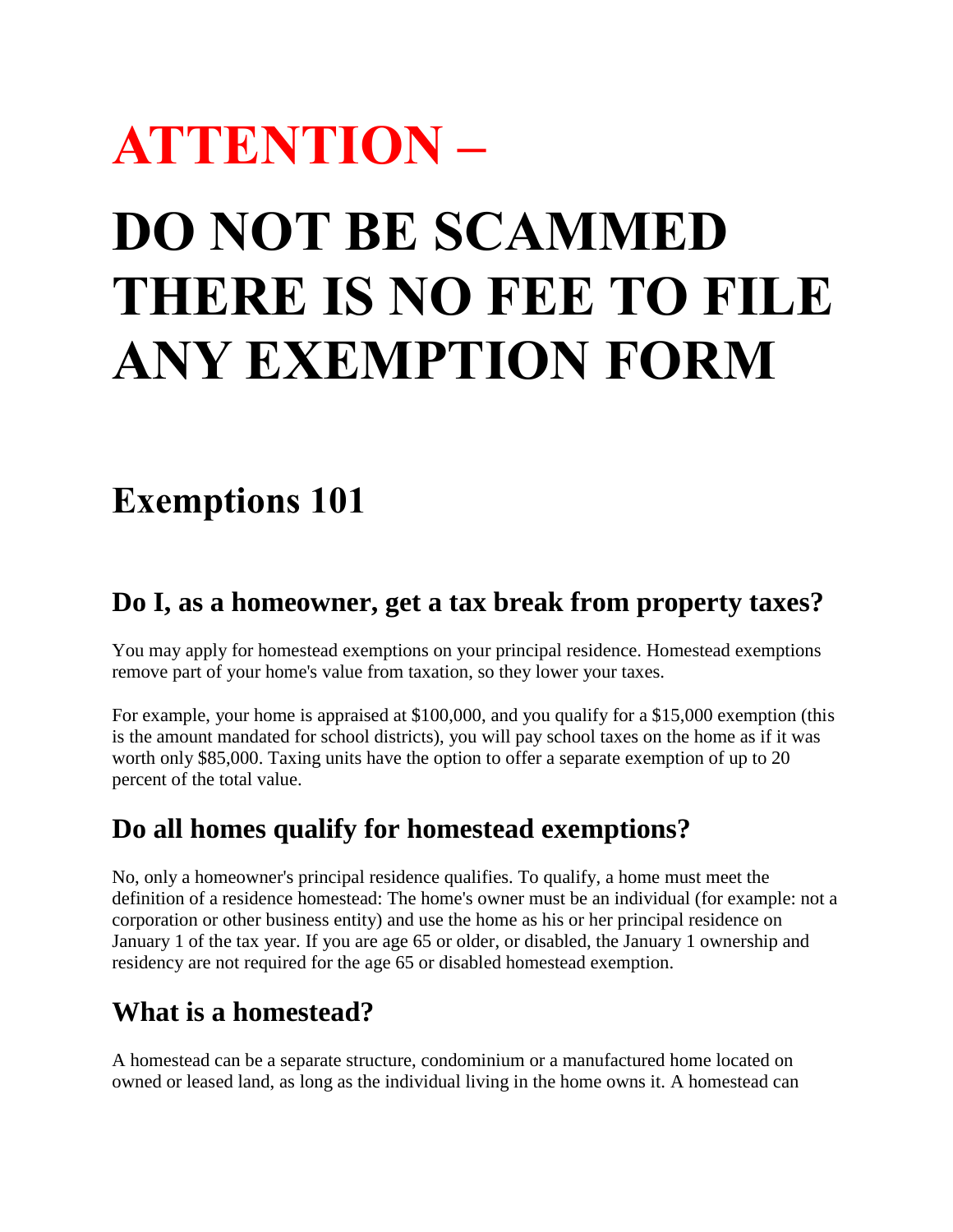include up to 20 acres, if the land is owned by the homeowner and used for a purpose related to the residential use of the homestead.

## **What homestead exemptions are available?**

There are several types of exemptions you may receive.

- School taxes: All residence homestead owners may receive a \$15,000 homestead exemption from their home's value for school taxes.
- County taxes: If a county collects a special tax for farm-to-market roads or flood control, a residence homestead owner may receive a \$3,000 exemption for this tax. If the county grants an optional exemption for homeowners age 65 or older or disabled, the owners will receive only the local-option exemption.
- Age 65 or older and disabled exemptions: Individuals 65 and older and/or disabled residence homestead owners may qualify for a \$10,000 homestead exemption for school taxes, in addition to the \$15,000 exemption for all homeowners. If the owner qualifies for both the \$10,000 exemption for 65 and older homeowners and the \$10,000 exemption for disabled homeowners, the owner must choose one or the other for school taxes. The owner cannot receive both exemptions.
- Optional percentage exemptions: Any taxing unit-including a city, county, school, or special district-may offer an exemption of up to 20 percent of a home's value. But, no matter what the percentage is, the amount of an optional exemption cannot be less than \$5,000. Each taxing unit decides if it will offer the exemption and at what percentage. This percentage exemption is added to any other home exemption for which an owner qualifies. The taxing unit must decide before July 1 of the tax year to offer this exemption.
- Optional 65 or older or disabled exemptions: Any taxing unit may offer an additional exemption amount of at least \$3,000 for taxpayers age 65 or older and/or disabled.

## **How do I get a general \$15,000 homestead exemption?**

You may file an [Application for Residential Homestead Exemption](http://www.window.state.tx.us/taxinfo/taxforms/50-114.pdf) with your appraisal district for the \$15,000 homestead exemption up to one year after the taxes on the homestead are due. Once you receive the exemption, you do not need to reapply unless the chief appraiser sends you a new application. In that case, you must file the new application. If you should move or your qualification ends, you must inform the appraisal district in writing before the next May 1st.

## **How do I get an additional \$10,000 65 or older or disabled homestead exemption?**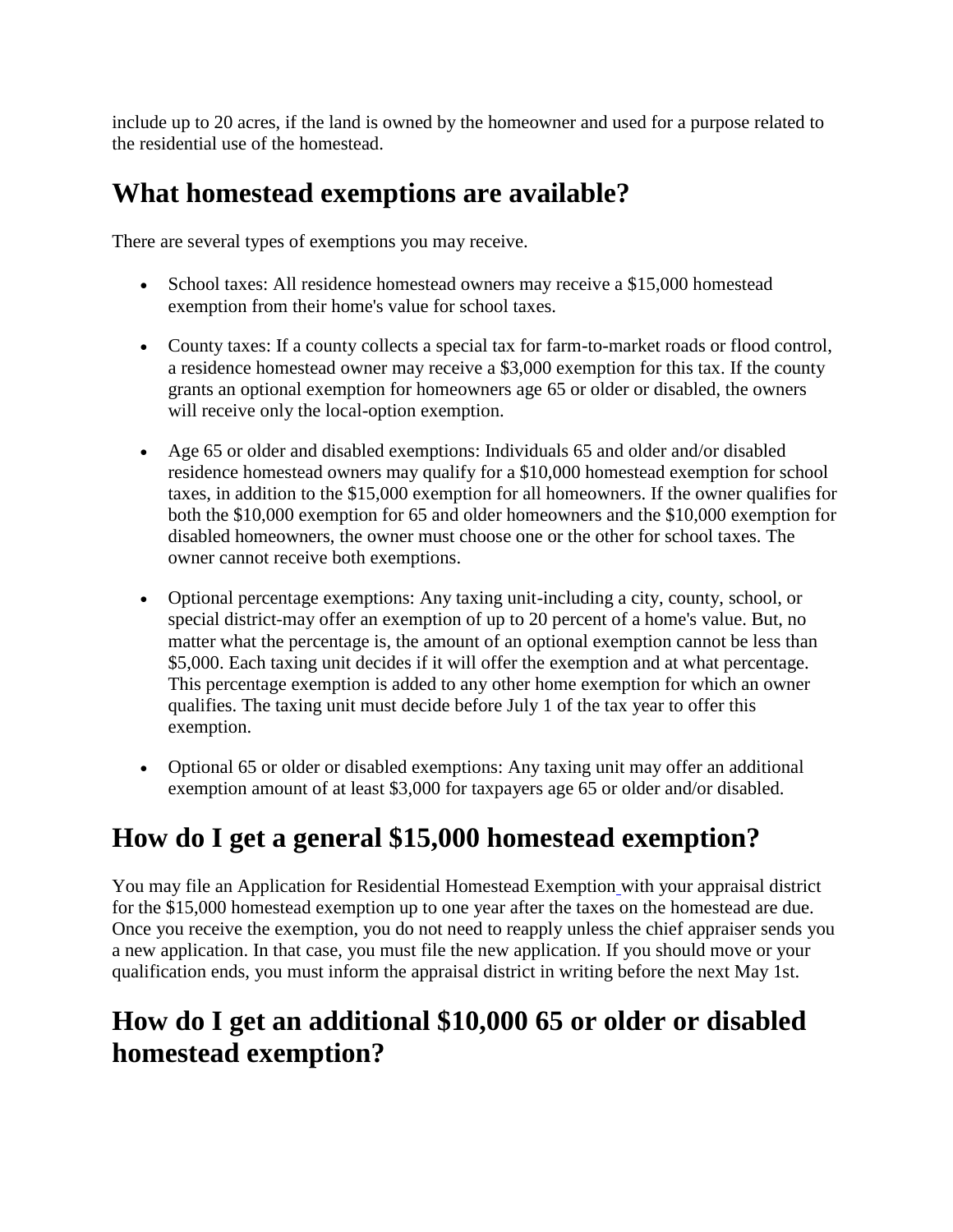You may apply to the appraisal district up to one year after the date you turn 65 or qualify for disability, or up to one year after the taxes are due, whichever is later. If your application is approved, you will receive the exemption for the entire year in which you turn 65 or become disabled and for subsequent years as long as you own a qualified homestead. Beginning in 2005, if your date of birth was on your original homestead application or other written correspondence to the appraisal district about your homestead you will automatically receive the 65 or older exemption without applying, if you are entitled to the general homestead exemption.

## **How do I qualify for a disabled person's exemption?**

You are eligible for this exemption if you can't engage in gainful work because of a physical or mental disability or you are 55 years old and blind and can't engage in your previous work because of the blindness. To qualify, you must meet the Social Security definition for disabled. You qualify if you receive disability benefits under the federal Old Age, Survivors and Disability Insurance Program administered by the Social Security Administration. Disability benefits from any other program do not automatically qualify you. To prove your eligibility, you may need to provide the appraisal district with information on your disability. Contact your local appraisal district for information on what documents they require to prove your eligibility.

## **Deadline for filing for a homestead exemption?**

You may file for any homestead exemption up to one year after the delinquency date. The delinquency date is normally February 1st. If you are 65 or older or disabled, you qualify for the exemption on the date you become 65 or become disabled. To receive the exemption for that year, 65 or older or disabled homeowners must apply for the exemption no later than one year from the date you qualify or one year after the delinquency date, whichever is later. If you miss the deadline you may apply for the following year.

## **May I continue to receive the residence homestead exemption on my home if I move away temporarily?**

If you temporarily move away from your home, you may continue to receive the exemption if you do not establish a principal residence elsewhere, you intend to return to the home, and you are away less than two years. You may continue to receive the exemption if you do not occupy the residence for more than two years only if you are in military service serving outside of the United States or live in a facility providing services related to health, infirmity or aging.

## **What is a homestead tax ceiling?**

It is a limit on the amount of taxes you must pay on your residence. If you qualify your home for a 65 and older or disabled person homestead exemption for school taxes, the school taxes on that home can't increase as long as you own and live in that home. The tax ceiling is the amount you pay in the year that you qualified for the 65 or older or disabled person exemption. The school taxes on your home may go below the ceiling but not above the amount of the ceiling. However,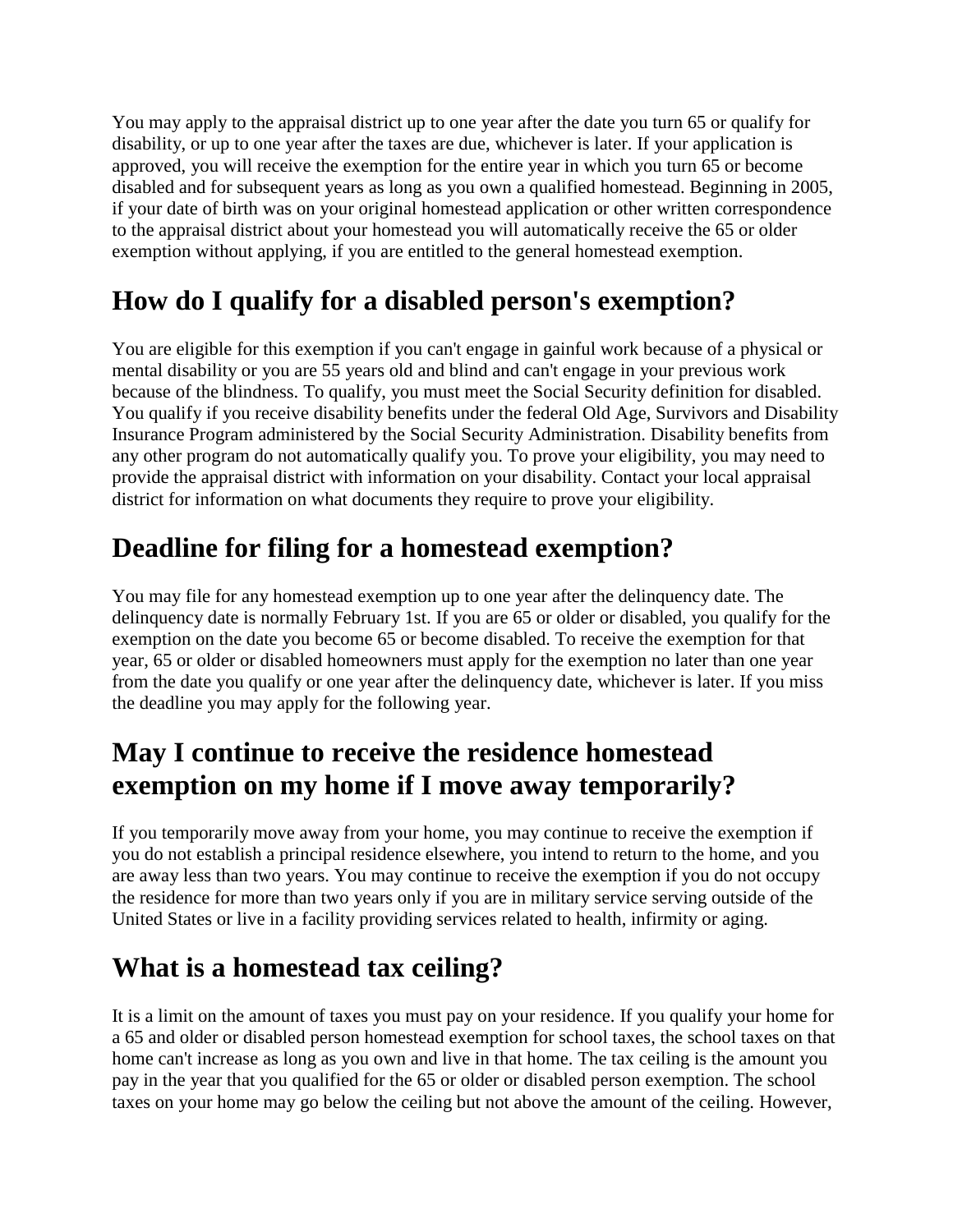if you improve the home (other than normal repairs or maintenance), the tax ceiling may go higher because of the new additions. For example, if you add on a garage or game room to the house after you have established a tax ceiling, the ceiling will be adjusted to a higher level to reflect the value of that addition.

### **Does the school tax ceiling transfer when a person who is age 65 or older or is disabled or is the surviving spouse (age 55 or older) of a person who was age 65 or older moves to another home?**

A percentage of the school tax ceiling may be transferred.

The ceiling on the new home would be calculated to give you the same percentage of tax paid as the ceiling on the original home. For example, if you currently have a tax ceiling of \$100, but would pay \$400 without the ceiling, the percentage of tax paid is 25 percent. If you move to another home and the taxes on the new homestead would normally be \$1,000 in the first year, the new tax ceiling would be \$250, or 25 percent of \$1,000.

To transfer the school tax ceiling, you may request a certificate from the chief appraiser in the last appraisal district in which you received the tax ceiling. You present the transfer certificate to the chief appraiser in the district where the new home is located, when you apply for homestead exemptions on the new home.

## **If I am the surviving spouse of a disabled person, am I entitled to the school tax ceiling?**

No, only surviving spouses (55 years of age or older) of persons who were 65 years of age or older when they died may benefit from the tax ceiling.

## **If I am 65 years of age or older, disabled, or a surviving spouse who is age 55 or older, does a tax ceiling apply to county, city or junior college district property taxes?**

Yes, *if* the county commissioners court, city council or board of the junior college district authorizes a tax limitation on the homesteads of persons 65 years of age or older or disabled. The taxing unit's governing bodies or voters (by petition and election) may adopt the limitation. This local option exemption does not apply to other special districts such as water, hospital, etc.

## **Can the local option ceiling transfer if the owner who is age 65 or older or disabled moves to another home?**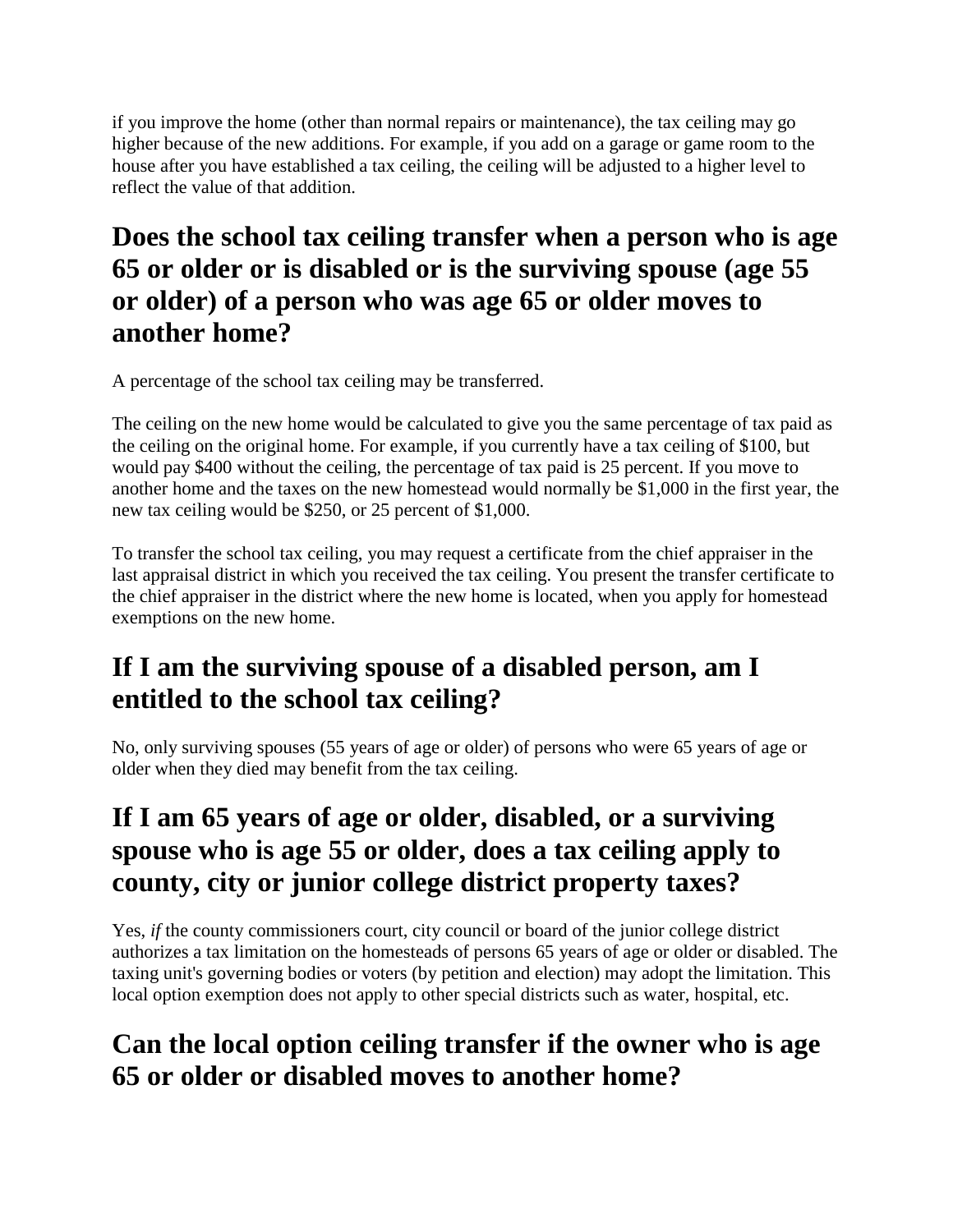Yes, but the home must be located within the applicable taxing unit - city, county or junior college district. The ceiling on the new home is calculated the same as the school district.

## **Can the local option ceiling transfer to another home owned by the surviving spouse who is 55 year of age or older?**

No, regardless of the underlying qualifications (65 and older or disabled person).

## **If I own only 50 percent of the home I live in, do I qualify for the residence homestead exemption on the home?**

Yes. However, if you qualify for a homestead exemption and are not the sole owner of the property to which the homestead exemption applies, the exemption you receive is based on the interest you own. For example, you own a 50 percent interest in a homestead and will receive one half, or \$7,500, of a \$15,000 homestead offered by a school district.

## **Is the disabled veteran's exemption the same as the disabled person's exemption?**

No. To receive a **disabled veteran** exemption, you must either be a veteran who was disabled while serving with the U.S. armed forces or the surviving spouse or child (under 18 years of age and unmarried) of a disabled veteran or of a member of the armed forces who was killed while on active duty.

In order to qualify for a **disabled person** exemption, you can't engage in gainful work because of physical or mental disability or you are 55 years old and blind and can't engage in your previous work because of your blindness. If you receive disability benefits under the federal Old Age, Survivors and Disability Insurance Program administered by the Social Security Administration, you will qualify for the disabled person exemption.

## **What is the amount of the disabled veteran's exemption?**

The exemption amount that a qualified disabled veteran receives depends on the veteran's disability rating from the branch of the armed service:

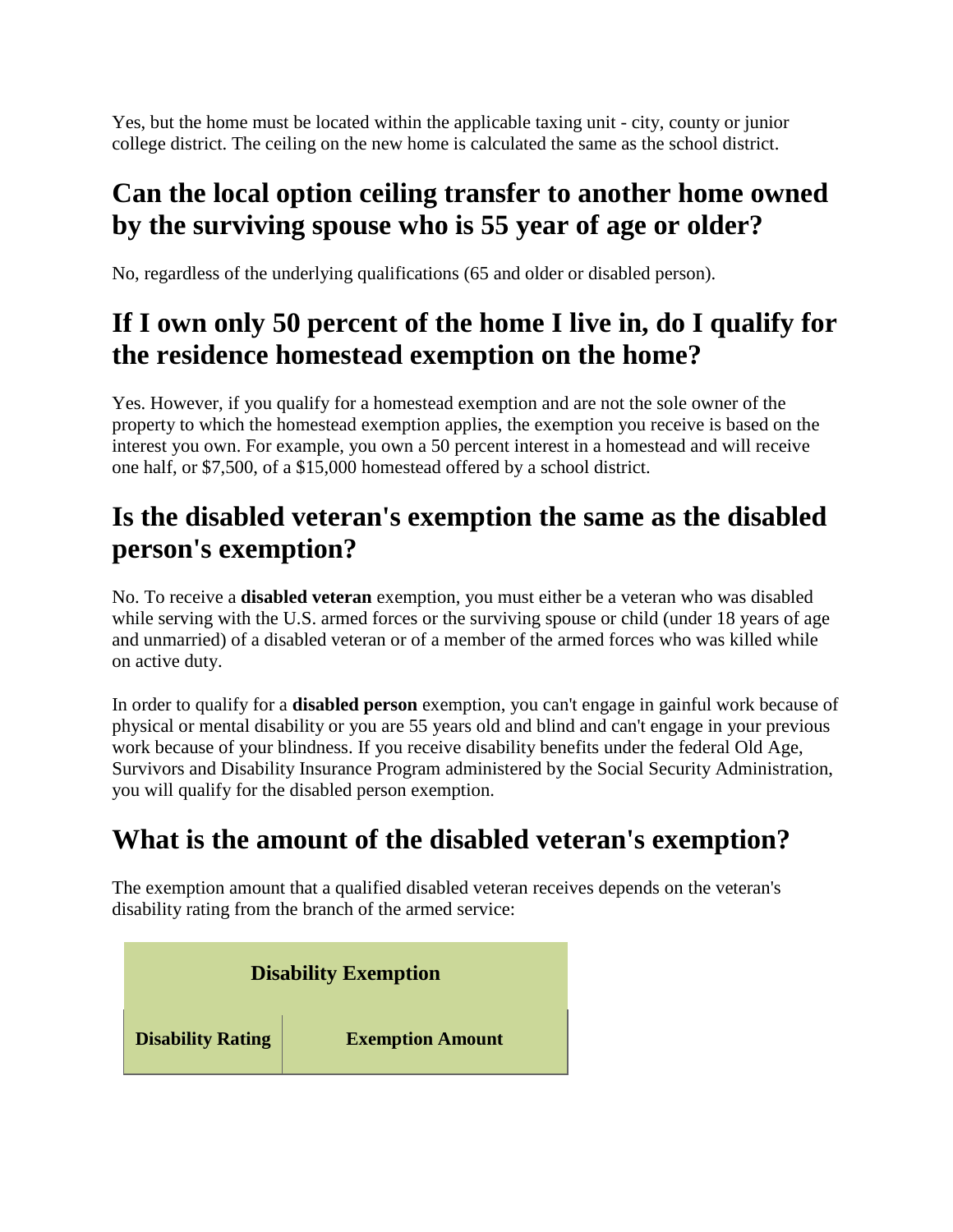| <b>Disability Exemption</b> |                                    |
|-----------------------------|------------------------------------|
| <b>Disability Rating</b>    | <b>Exemption Amount</b>            |
| 10\% to 29\%                | \$5,000 from the property's value  |
| 30% to 49%                  | \$7,500 from the property's value  |
| 50% to 69%                  | \$10,000 from the property's value |
| 70% to 100%                 | \$12,000 from the property's value |

The disabled veteran must be a Texas resident and must choose one property to receive the exemption.

## **100 Percent Disabled Veterans FAQ**

Section 11.131 of the Tax Code requires an exemption of the total appraised value of homesteads of Texas veterans who received 100% compensation from the U.S. Department of Veterans Affairs due to a 100 percent disability rating or determination of individual unemployability by the U.S. Department of Veterans Affairs. Here are some common questions resulting from this legislation.

### **Can this exemption be applied to all properties owned by a veteran who qualifies?**

**ANSWER:** No, this exemption can only be applied to a residence homestead of a disabled veteran.

A disabled veteran who owns property other than his residence homestead may apply for a different disabled veteran's exemption. This exemption is in Tax Code Section 11.22 and is applied according to the veteran's disability rating of 10% or higher. An eligible disabled veteran may receive both exemptions.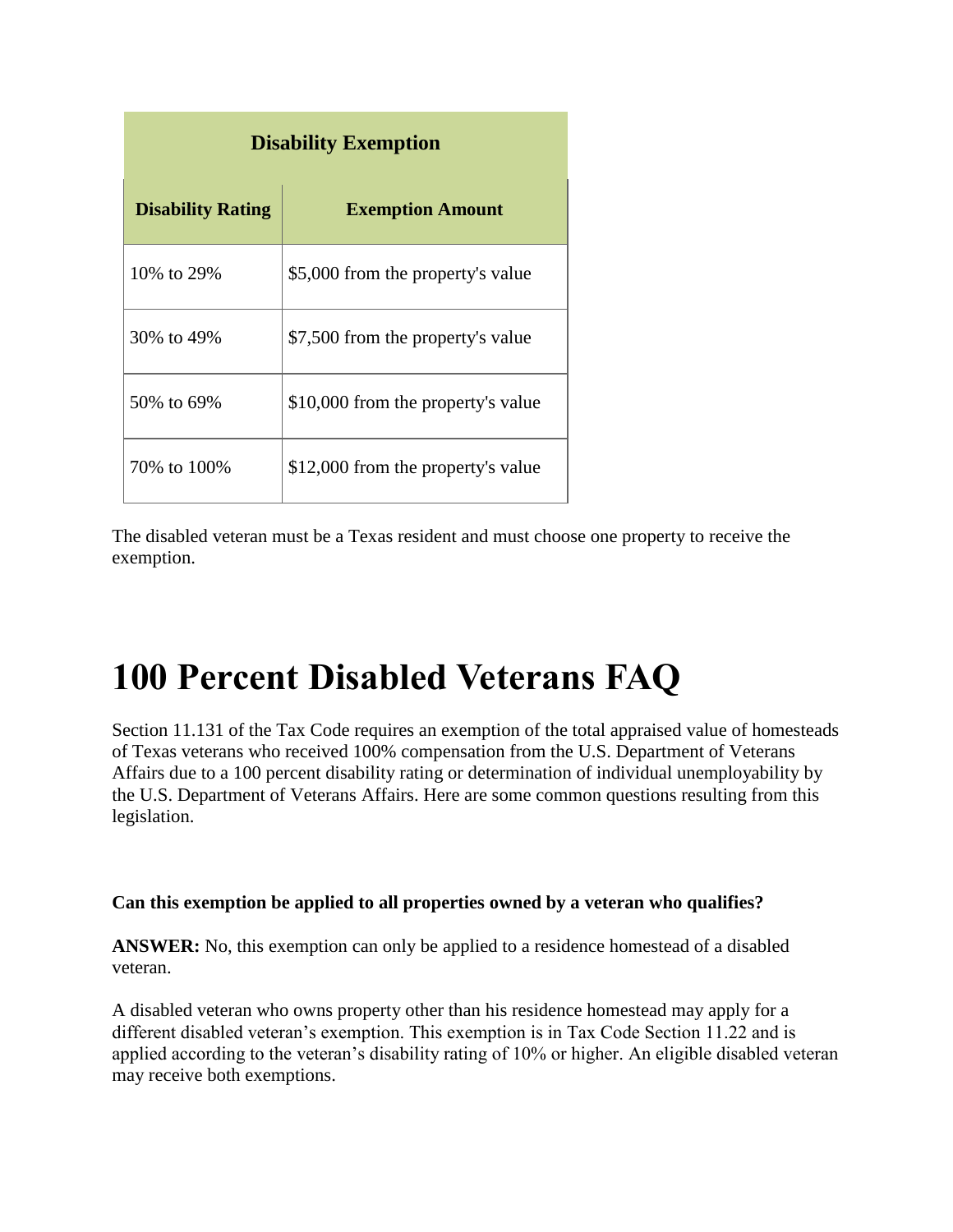### **In order to qualify for this exemption, do you have to be receiving a 100 percent disability rating and receiving 100 percent service connected disability compensation?**

**ANSWER:** Yes, a disabled veteran with a service connected disability receiving 100 percent disability compensation and with a disability rating of 100 percent (or determination of individual unemployability) would be eligible for this exemption.

### **To qualify for this exemption does a veteran have to be both unemployable and have a service connected disability rating of 100 percent?**

**ANSWER:** No, a disabled veteran who has a service connected disability and is receiving 100 percent disability compensation would be eligible for this exemption if he or she is either 100 percent disabled or is unemployable.

### **When do you have to apply for this exemption?**

**ANSWER:** You must make application to your local appraisal district between January 1 and April 30. You may download and print the [Application for Residence Homestead Exemption](http://www.window.state.tx.us/taxinfo/taxforms/50-114.pdf) from the Comptroller's Web site.

### **If you become eligible for the 100% disabled veteran residence homestead exemption in the middle of a tax year, does the exemption apply to that tax year?**

**ANSWER:** Beginning with the 2012 tax year, a person who qualifies for the exemption after January 1 of a tax year may receive the exemption immediately on qualification for the applicable portion of that tax year.

### **If a 100% disabled veteran moves to a different residence homestead in the middle of a tax year, what happens to the exemption on the previous residence?**

**ANSWER:** If an exemption that applied to a residence homestead on January 1 ends during the year, tax is due on the homestead for the portion of the year after the date the exemption ends. This applies to tax years that begin on or after January 1, 2012.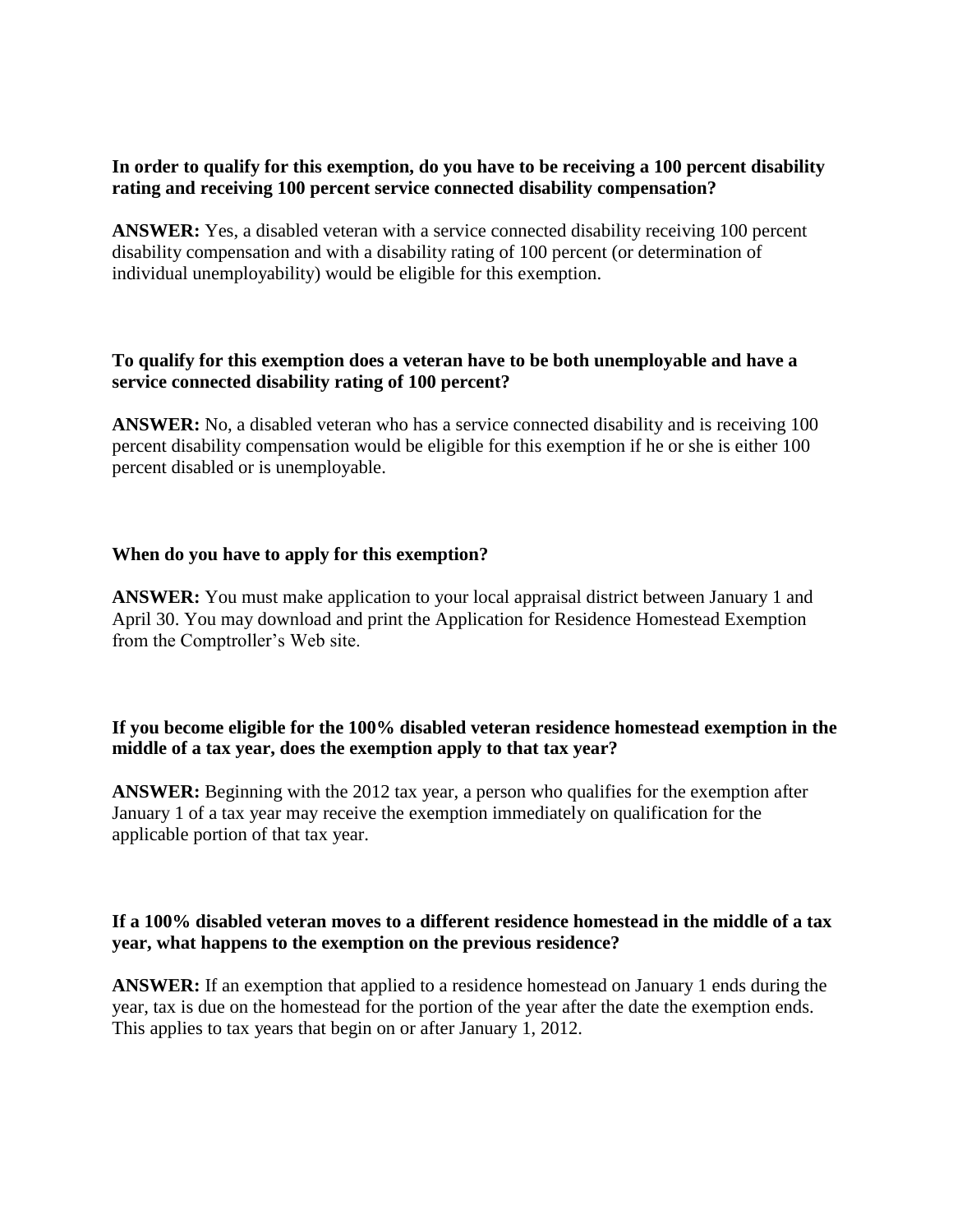### **If a 100% disabled veteran moves to a different residence homestead in the middle of a tax year, when does the exemption apply to the new residence?**

**ANSWER:** The exemption starts immediately when the 100% disabled veteran's residence homestead purchases the new residence. The tax due for that tax year is the amount due for the portion of the year before the exemption started. This applies to tax years that begin on or after January 1, 2012. A [residence homestead application](http://www.window.state.tx.us/taxinfo/taxforms/50-114.pdf) must be filed with the appraisal district in which the new residence homestead is located.

## **Surviving Spouse of 100 Percent Disabled Veterans**

In 2011, Texas voters approved a residence homestead exemption for the surviving spouse of a 100% or totally disabled veteran. The [residence homestead application form](http://www.window.state.tx.us/taxinfo/taxforms/50-114.pdf) has been modified to incorporate these changes.

### **Who is entitled to the exemption?**

**ANSWER:** An individual must have been married to a disabled veteran at the time of the veteran's death and the disabled veteran must have qualified for the 100% or totally disabled veteran exemption when he or she died. The property must have been the residence homestead of the surviving spouse when the disabled veteran died and remain the residence homestead of the surviving spouse.

#### **Does a surviving spouse qualify for an exemption if he or she remarries?**

**ANSWER:** No. A surviving spouse does NOT qualify if the surviving spouse has remarried since the death of the disabled veteran.

#### **How much is the exemption?**

**ANSWER:** The total appraised value of the same property to which the disabled veteran's exemption applied.

#### **What tax years can a surviving spouse obtain the exemption?**

**ANSWER:** The exemption applies to a tax year beginning on or after Jan. 1, 2012.

**If a surviving spouse qualifies for the exemption and then moves to a new residence homestead, can the surviving spouse get an exemption on that homestead?**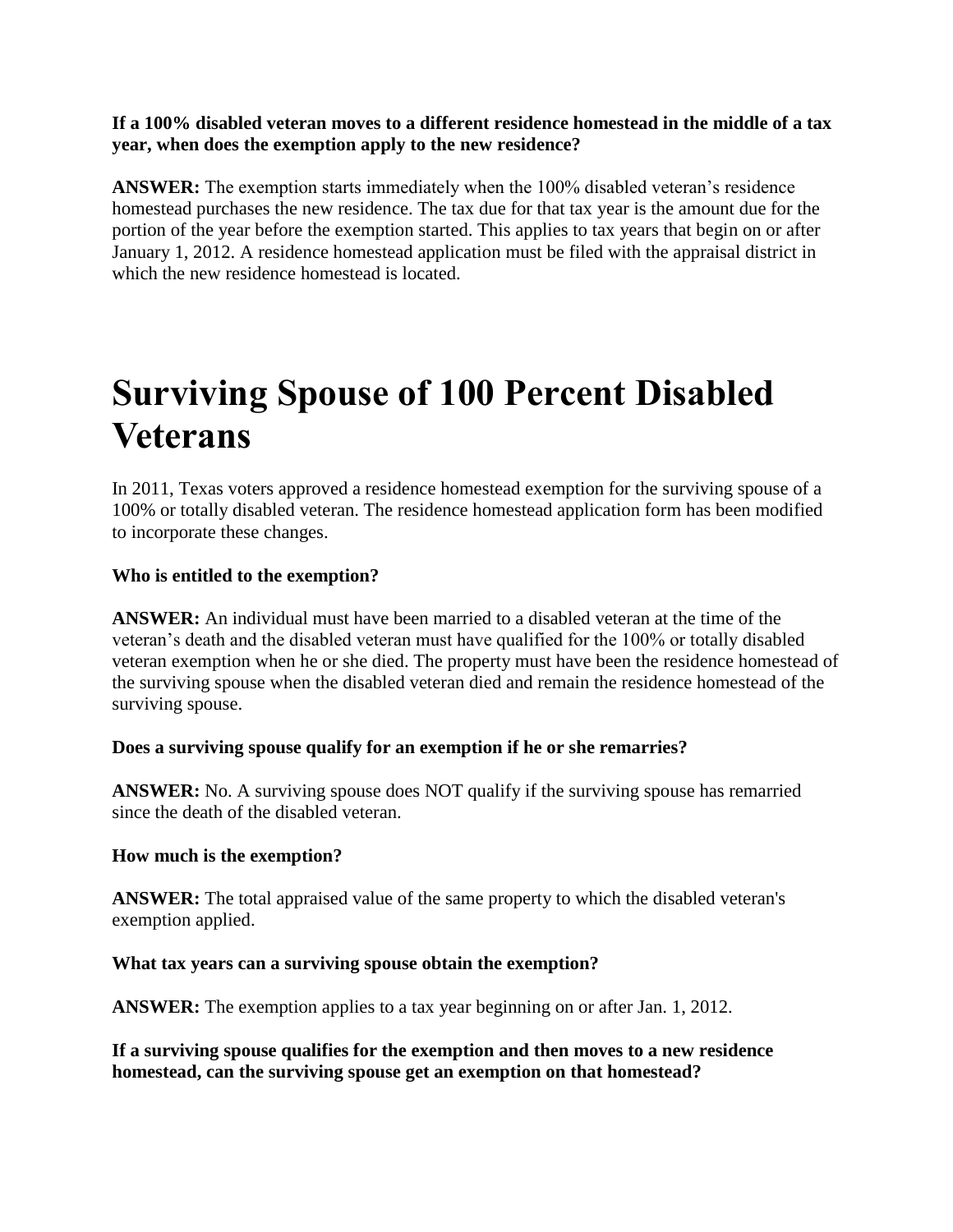**ANSWER:** A surviving spouse can receive an exemption on a subsequent homestead if he or she has not remarried since the death of the disabled veteran; however, the amount of the exemption is the dollar amount of the exemption from taxation of the former homestead in the last year the surviving spouse received the exemption.

## **May I file for a disabled veteran's exemption after the deadline has passed?**

Yes. The deadline for filing for a disabled veteran's exemption is between January 1 and April 30 of the tax year. However, you may file for a disabled veteran's exemption up to one year from the delinquency date. To file for a disabled veteran's exemption, you must complete the [Application](http://www.window.state.tx.us/taxinfo/taxforms/50-135.pdf)  [for Disabled Veteran's or Survivor's Exemptions](http://www.window.state.tx.us/taxinfo/taxforms/50-135.pdf) form.

## **LEASED VEHICLE**

### **If I lease a vehicle that I use for personal purposes, do I have to pay property taxes on the vehicle?**

In Texas, all property is taxable, unless exempt by state or federal law. Leased vehicles produce income for the leasing company and are taxable to the leasing company. In many leasing contracts, companies require their lessees to reimburse them for property taxes assessed on the vehicles.

Leased vehicles that are not held for the primary purpose of income production by the lessee may be exempted. These vehicles include passenger cars or trucks with a shipping weight of not more than 9,000 pounds and leased for personal use. Personal use would mean using the vehicle more than 50 percent of its use (based on mileage) for activities that do not involve the production of income. The exemption applies only to vehicles subject to a lease entered into on or after January 2, 2001. Any leased vehicles contracted before January 2, 2001 would continue to be taxed. In addition, cities that passed an ordinance before January 1, 2002, could continue to tax personal leased vehicles. The law was effective on January 1, 2002.

To qualify for the exemption, you must timely file an affidavit with the leasing company. You should provide the [Lessee's Affidavit of Primarily Non Income Producing Vehicle Use](http://www.window.state.tx.us/taxinfo/taxforms/50-285.pdf) form or the leasing company could provide one for you.

To receive the exemption, the leasing company must file a [Lessor's Application for Personal Use](http://www.window.state.tx.us/taxinfo/taxforms/50-286.pdf)  [Lease Automobile Exemptions w](http://www.window.state.tx.us/taxinfo/taxforms/50-286.pdf)ith the county appraisal district where the property is located before April 30 of each year. The exemption application should contain all vehicles that are used primarily for personal use. If the leasing company does not file the application timely, the vehicle is not exempt for that year.